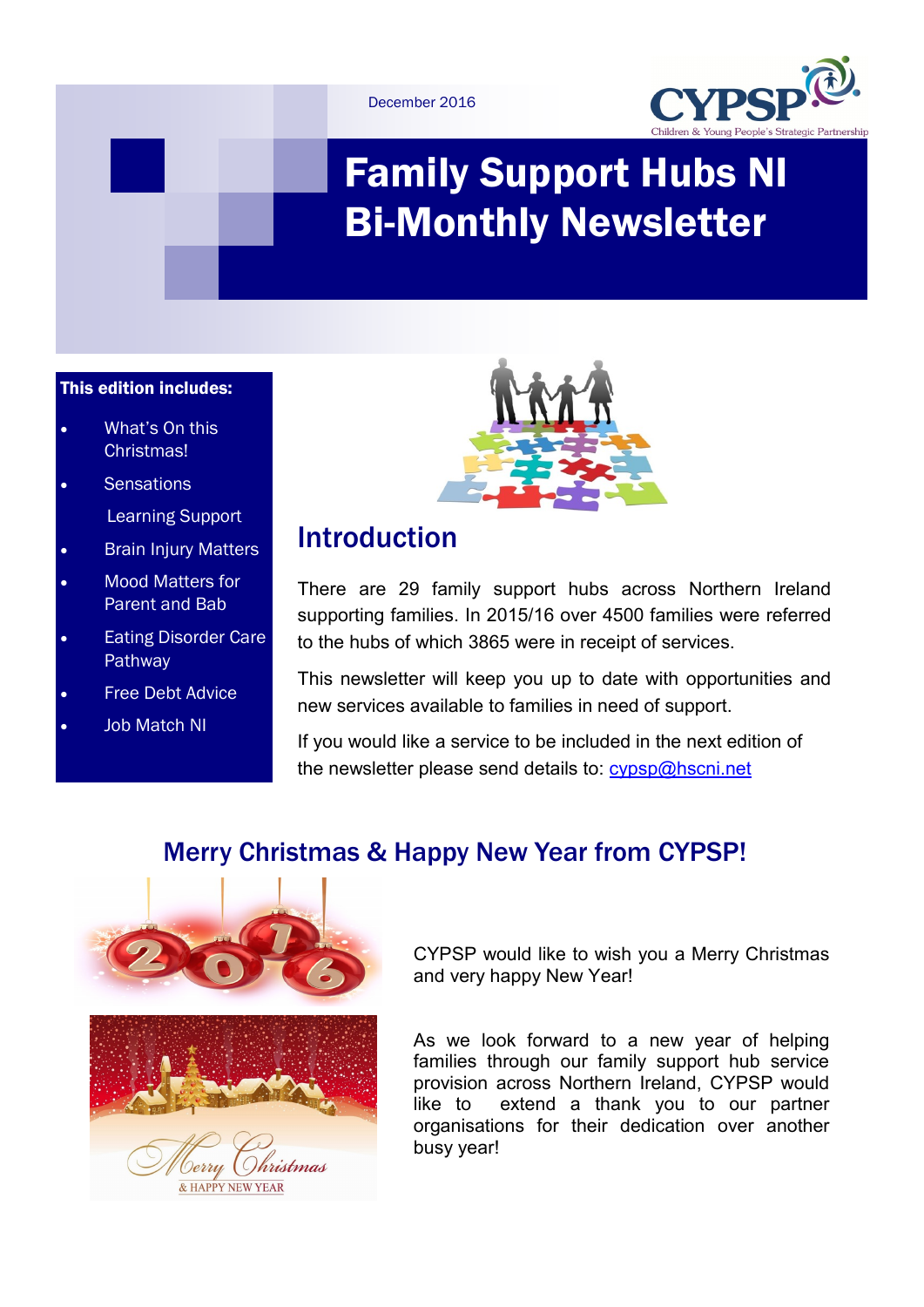# Children's Interdisciplinary Schools Team (CIDS)

The CIDS team works in partnership with schools to support children's learning across all areas of the curriculum. This includes the social and academic skills required to give the children the best chance to succeed in the future.

The CIDS team is made up of a range of professionals who are trained to understand areas of child development including behavioural specialists, clinical psychologists, occupational therapists, speech and language therapists, physiotherapies, and many more….

The team supports schools at 3 levels;

- 1. **UNIVERSAL** support is available to all children in the classroom, teachers and parents
- 2. **TARGETED** support is for children who may have specific needs or are felt to be vulnerable to developing particular needs in the future
- 3. **REFFERED CHILDREN**  For children who needs have not responded positively to strategies or support already used in school. These children can be referred to the team for direct assessment of their needs

Read more here <http://tinyurl.com/zcdkepy>



#### **Contact Us:**

Mrs Felicity Dickson CIDS Team Co-ordinator, Belfast Health and Social Care **Trust** Telephone: (028) 95042725 Email: [Felici](mailto:Felicity.dickson@belfasttrust.hscni.net)[ty.dickson@belfasttrust.hscni.net](mailto:Felicity.dickson@belfasttrust.hscni.net) 



Stay Well is about encouraging people to take positive steps and plan ahead so they are prepared to face the winter in better health. The campaign is about keeping people informed about how to care for themselves and where to get advice when they need it.

#### **Find out more at:**

[www.hscboard.hscni.net/download/](http://www.hscboard.hscni.net/download/PUBLICATIONS/stay_well/Stay-Well-e-zine-issue-1.pdf) [PUBLICATIONS/stay\\_well/Stay](http://www.hscboard.hscni.net/download/PUBLICATIONS/stay_well/Stay-Well-e-zine-issue-1.pdf)-Well-ezine-[issue](http://www.hscboard.hscni.net/download/PUBLICATIONS/stay_well/Stay-Well-e-zine-issue-1.pdf)-1.pdf



# **Stay Well This Winter SENsations Learning Support**

The education and therapy specialist staff have developed six week learning support timetable for children and young people on the lead up to Christmas including;

Sensory hour, Say and Do Language Skills, Little Stars relaxation techniques and activities, Lego Therapy, Baby Massage, Chatterbox, A-Z

Literacy and much more…..

Limited places on each course. Book now to avoid disappointment.

#### **Contact Us:**

**Family Wellbeing Centre on 028 9079 7771 Find out more:** [www.sensationsni.co.uk/](http://www.sensationsni.co.uk/)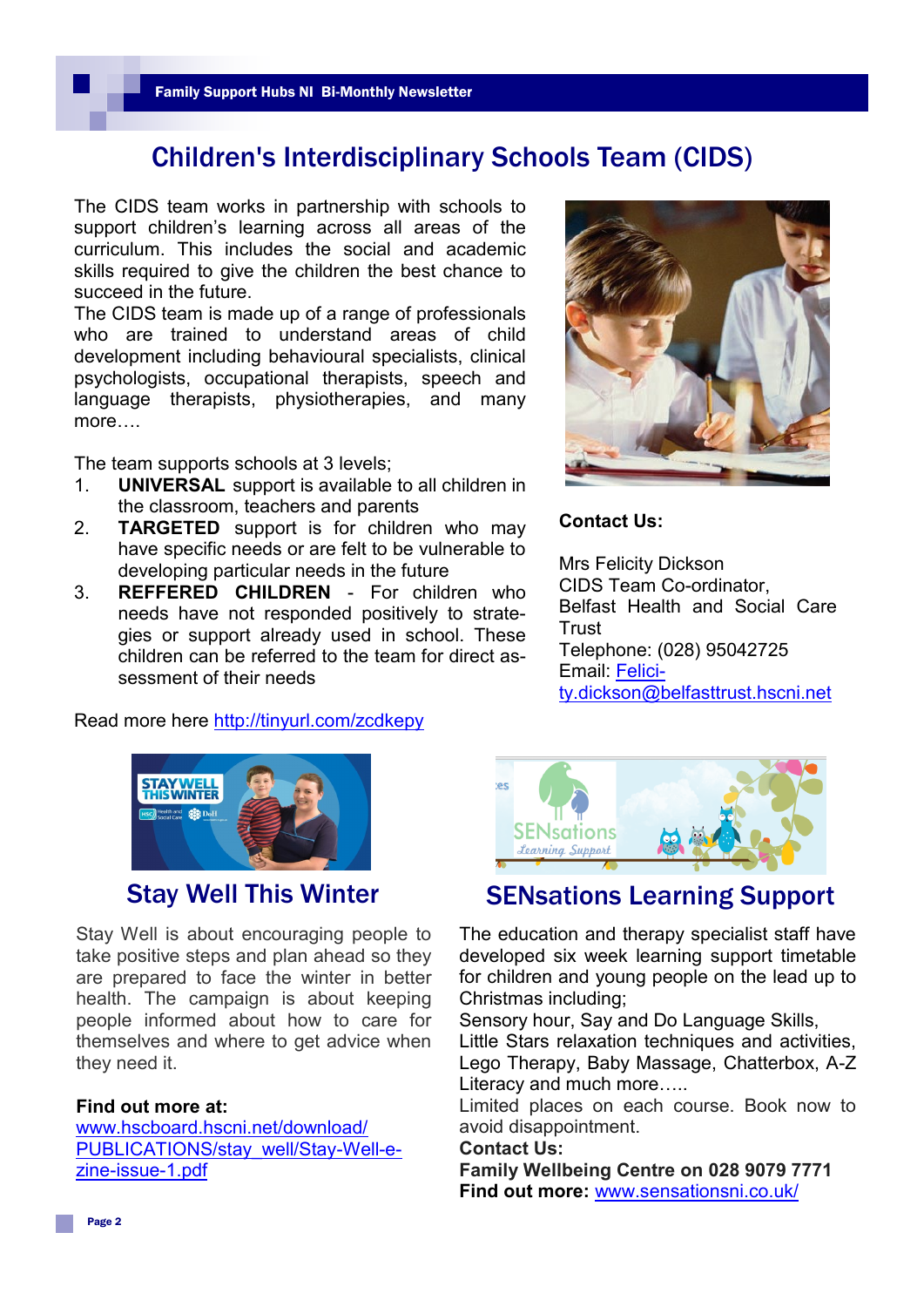December 2016



Brain Injury Matters NI is a local charity in Belfast which helps rebuild the lives of those affected by an acquired brain injury (ABI) within Northern Ireland and enhance their quality of life through a range of services. Brain Injury Matters' mission is to support people with an acquired brain injury to rebuild their lives and reach their full potential in family and community life.

Acquired brain injury can occur as a result of road traffic accidents, falls, strokes and other iniuries and infections and affects 2,000 people each year in Northern Ireland.

#### **Our services include:**

The Family First Programme; children aged 0-12 years, The Younger Person's Network; teenagers aged 16+ years, The Wellbeing Programme for adults aged 18+ years, The Counselling Service & The Training Service.

#### **Contact Us:**

If anyone is interested in hearing more about the services please contact 02890705125 or email [info@braininjurymatters.org.uk](mailto:info@braininjurymatters.org.uk)





# Northern Ireland Drug **Brain Injury Matters** and Alcohol Services

There are five Drug and Alcohol Coordination Teams (DACTs) across Northern Ireland, one per Health and Social Care Trust area.

The DACTs are multi-agency partnerships comprising of key agencies including statutory, community and voluntary sector organisations) with an interest in, or remit for, addressing drug and alcohol related issues and concerns in the local area. Each DACT has a directory of drug and alcohol support services available online.



### **For further information about services in your area click here**

<http://www.drugsandalcoholni.info/>

# Regional Eating Disorder Care **Pathway**

The care pathway provides a summary of the core interventions in the treatment and management of eating disorders. It outlines what people can expect if they are referred for treatment and provides summary of clinical advice. Information to assist people with self-care and accessing other supports before, during and after treatment is included. This document is for practitioners, families and individuals with an eating disorder.

**Read more about the Eating Disorder Care Pathway here:** <http://tinyurl.com/q38mhrk>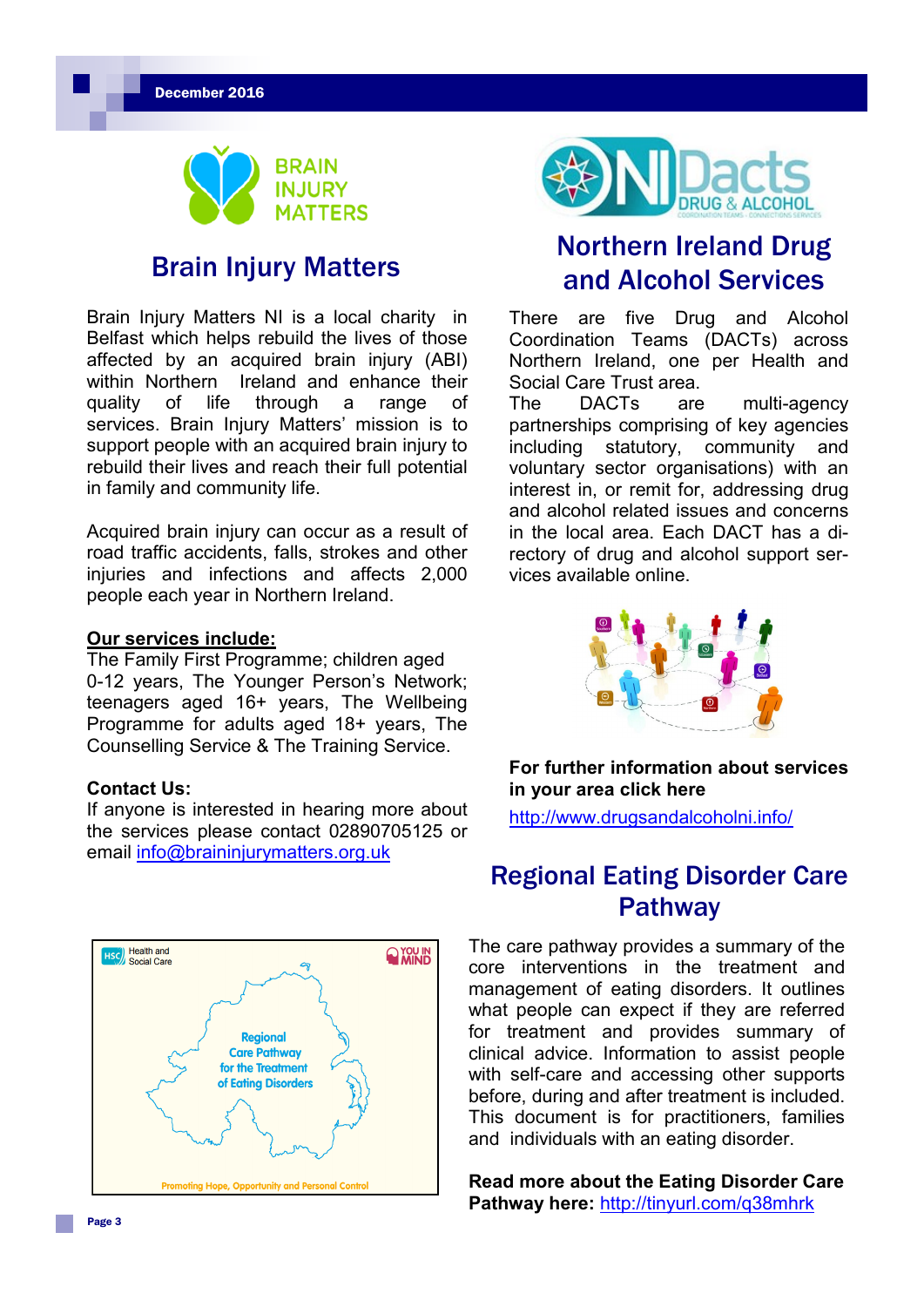#### Family Support Hubs NI Bi-Monthly Newsletter



#### **For further information and bookings contact us:**

**Telephone:** 028 7126 0602 or 028 9035 7820 **Email:** [training@aware](mailto:training@aware-ni.org)-ni.org **Website:** [www.aware](http://www.aware-ni.org)-ni.org



## Parent Resources

# Mood Matters for Parent and Baby

This is a mental health awareness programme which can give you knowledge and skills to help you look after the mental health of you and your baby. Group activities, discussions, video clips, music, animation, music and fun activities are included on the programme.

**Duration:** 1 and 1/2 to 2 hours **Venue:** Can be delivered in a range of settings

Content can be tailored to meet the needs of your group and is also suitable for professionals working with expectant parents and parents with young children.

#### **Time Out for Parents: Children with Special Needs Course**

Care for the Family is offering this course from January 2017 to support families meet their children's needs. The sessions are written by parents and professionals with experiences of children with special needs. Sessions titles are available at [http://tinyurl.com/zn3f4p3.](http://tinyurl.com/zn3f4p3)

**Target Age:** 3 to 11 years with a disability or special needs, particularly those who have learning, developmental and behavioural issues.

#### **Contact Us:**

[Sonya.Pascoe@cff.org.uk](mailto:Sonya.Pascoe@cff.org.uk) or call 028 9262 8050



#### **Parentalk the Primary Years & Parentalk the Teenage Years**

DVD courses for use with groups in community settings that give parents the opportunity to share their own experiences, learn from each other and explore some essential parenting principles. A full pack containing 10 handbooks, a leader's guide and DVD are available at discounted price of £30. Packs can be purchased online <http://tinyurl.com/hncw7ww> or contact the local office at 028 9262 8050.

#### **Christmas Special Offer!**

Both courses for the discounted price of £50

**Contact us:** 028 9262 8050 and discount quote code **PTHUBNI**

Find our more about courses in Northern Ireland at:<http://tinyurl.com/hsyg9wk>